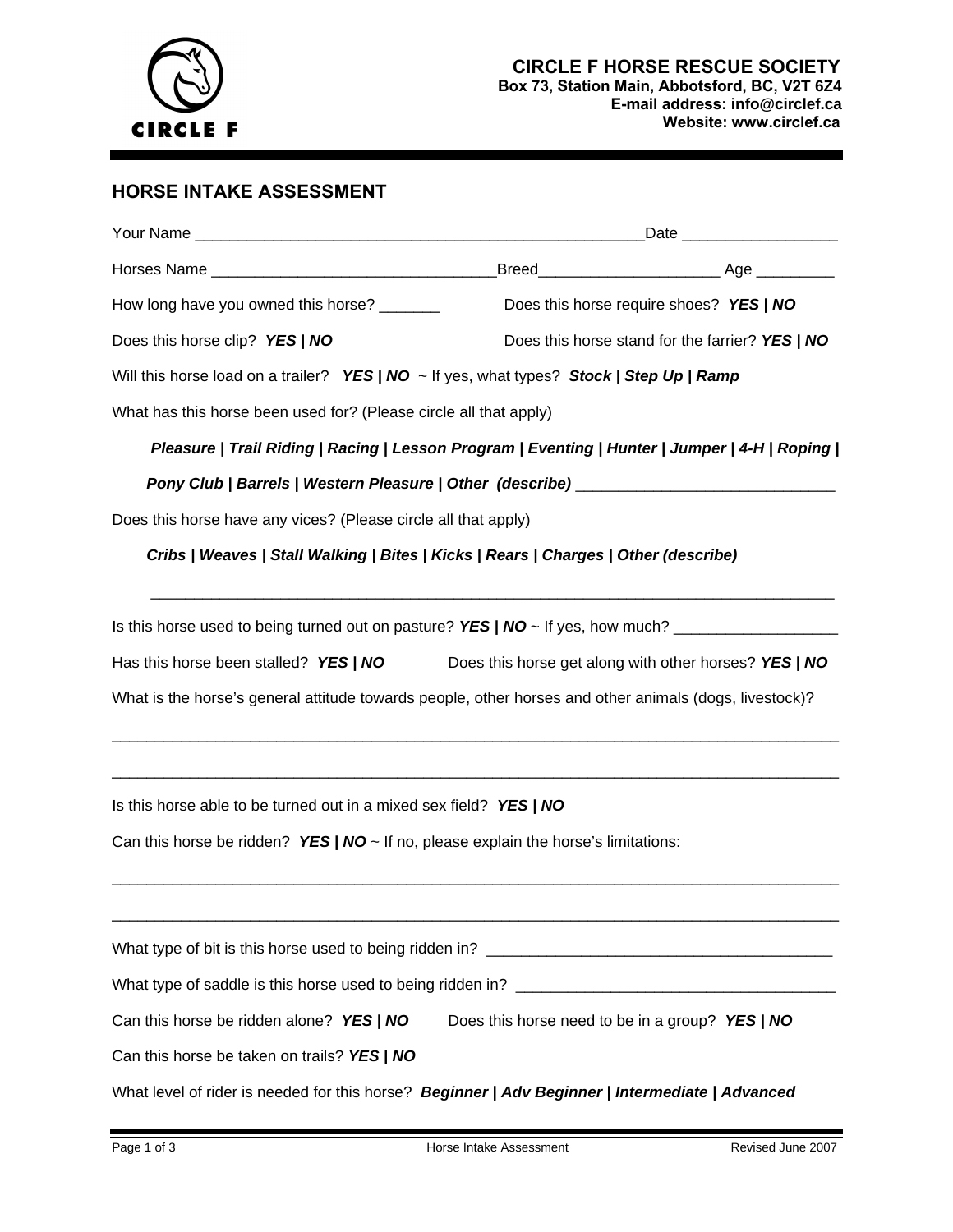

#### **Physical Assessment**

Do you notice any distinguishing body markings? *Lumps | Bumps | Scars | Other (describe)* 

\_\_\_\_\_\_\_\_\_\_\_\_\_\_\_\_\_\_\_\_\_\_\_\_\_\_\_\_\_\_\_\_\_\_\_\_\_\_\_\_\_\_\_\_\_\_\_\_\_\_\_\_\_\_\_\_\_\_\_\_\_\_\_\_\_\_\_\_\_\_\_\_\_\_\_\_\_\_\_\_\_\_\_\_

\_\_\_\_\_\_\_\_\_\_\_\_\_\_\_\_\_\_\_\_\_\_\_\_\_\_\_\_\_\_\_\_\_\_\_\_\_\_\_\_\_\_\_\_\_\_\_\_\_\_\_\_\_\_\_\_\_\_\_\_\_\_\_\_\_\_\_\_\_\_\_\_\_\_\_\_\_\_\_\_\_\_\_\_

\_\_\_\_\_\_\_\_\_\_\_\_\_\_\_\_\_\_\_\_\_\_\_\_\_\_\_\_\_\_\_\_\_\_\_\_\_\_\_\_\_\_\_\_\_\_\_\_\_\_\_\_\_\_\_\_\_\_\_\_\_\_\_\_\_\_\_\_\_\_\_\_\_\_\_\_\_\_\_\_\_\_\_\_

\_\_\_\_\_\_\_\_\_\_\_\_\_\_\_\_\_\_\_\_\_\_\_\_\_\_\_\_\_\_\_\_\_\_\_\_\_\_\_\_\_\_\_\_\_\_\_\_\_\_\_\_\_\_\_\_\_\_\_\_\_\_\_\_\_\_\_\_\_\_\_\_\_\_\_\_\_\_\_\_\_\_\_\_

\_\_\_\_\_\_\_\_\_\_\_\_\_\_\_\_\_\_\_\_\_\_\_\_\_\_\_\_\_\_\_\_\_\_\_\_\_\_\_\_\_\_\_\_\_\_\_\_\_\_\_\_\_\_\_\_\_\_\_\_\_\_\_\_\_\_\_\_\_\_\_\_\_\_\_\_\_\_\_\_\_\_\_\_

\_\_\_\_\_\_\_\_\_\_\_\_\_\_\_\_\_\_\_\_\_\_\_\_\_\_\_\_\_\_\_\_\_\_\_\_\_\_\_\_\_\_\_\_\_\_\_\_\_\_\_\_\_\_\_\_\_\_\_\_\_\_\_\_\_\_\_\_\_\_\_\_\_\_\_\_\_\_\_\_\_\_\_\_

\_\_\_\_\_\_\_\_\_\_\_\_\_\_\_\_\_\_\_\_\_\_\_\_\_\_\_\_\_\_\_\_\_\_\_\_\_\_\_\_\_\_\_\_\_\_\_\_\_\_\_\_\_\_\_\_\_\_\_\_\_\_\_\_\_\_\_\_\_\_\_\_\_\_\_\_\_\_\_\_\_\_\_\_

\_\_\_\_\_\_\_\_\_\_\_\_\_\_\_\_\_\_\_\_\_\_\_\_\_\_\_\_\_\_\_\_\_\_\_\_\_\_\_\_\_\_\_\_\_\_\_\_\_\_\_\_\_\_\_\_\_\_\_\_\_\_\_\_\_\_\_\_\_\_\_\_\_\_\_\_\_\_\_\_\_\_\_\_

\_\_\_\_\_\_\_\_\_\_\_\_\_\_\_\_\_\_\_\_\_\_\_\_\_\_\_\_\_\_\_\_\_\_\_\_\_\_\_\_\_\_\_\_\_\_\_\_\_\_\_\_\_\_\_\_\_\_\_\_\_\_\_\_\_\_\_\_\_\_\_\_\_\_\_\_\_\_\_\_\_\_\_\_

\_\_\_\_\_\_\_\_\_\_\_\_\_\_\_\_\_\_\_\_\_\_\_\_\_\_\_\_\_\_\_\_\_\_\_\_\_\_\_\_\_\_\_\_\_\_\_\_\_\_\_\_\_\_\_\_\_\_\_\_\_\_\_\_\_\_\_\_\_\_\_\_\_\_\_\_\_\_\_\_\_\_\_\_

\_\_\_\_\_\_\_\_\_\_\_\_\_\_\_\_\_\_\_\_\_\_\_\_\_\_\_\_\_\_\_\_\_\_\_\_\_\_\_\_\_\_\_\_\_\_\_\_\_\_\_\_\_\_\_\_\_\_\_\_\_\_\_\_\_\_\_\_\_\_\_\_\_\_\_\_\_\_\_\_\_\_\_\_

\_\_\_\_\_\_\_\_\_\_\_\_\_\_\_\_\_\_\_\_\_\_\_\_\_\_\_\_\_\_\_\_\_\_\_\_\_\_\_\_\_\_\_\_\_\_\_\_\_\_\_\_\_\_\_\_\_\_\_\_\_\_\_\_\_\_\_\_\_\_\_\_\_\_\_\_\_\_\_\_\_\_\_\_

\_\_\_\_\_\_\_\_\_\_\_\_\_\_\_\_\_\_\_\_\_\_\_\_\_\_\_\_\_\_\_\_\_\_\_\_\_\_\_\_\_\_\_\_\_\_\_\_\_\_\_\_\_\_\_\_\_\_\_\_\_\_\_\_\_\_\_\_\_\_\_\_\_\_\_\_\_\_\_\_\_\_\_\_

\_\_\_\_\_\_\_\_\_\_\_\_\_\_\_\_\_\_\_\_\_\_\_\_\_\_\_\_\_\_\_\_\_\_\_\_\_\_\_\_\_\_\_\_\_\_\_\_\_\_\_\_\_\_\_\_\_\_\_\_\_\_\_\_\_\_\_\_\_\_\_\_\_\_\_\_\_\_\_\_\_\_\_\_

\_\_\_\_\_\_\_\_\_\_\_\_\_\_\_\_\_\_\_\_\_\_\_\_\_\_\_\_\_\_\_\_\_\_\_\_\_\_\_\_\_\_\_\_\_\_\_\_\_\_\_\_\_\_\_\_\_\_\_\_\_\_\_\_\_\_\_\_\_\_\_\_\_\_\_\_\_\_\_\_\_\_\_\_

\_\_\_\_\_\_\_\_\_\_\_\_\_\_\_\_\_\_\_\_\_\_\_\_\_\_\_\_\_\_\_\_\_\_\_\_\_\_\_\_\_\_\_\_\_\_\_\_\_\_\_\_\_\_\_\_\_\_\_\_\_\_\_\_\_\_\_\_\_\_\_\_\_\_\_\_\_\_\_\_\_\_\_\_

\_\_\_\_\_\_\_\_\_\_\_\_\_\_\_\_\_\_\_\_\_\_\_\_\_\_\_\_\_\_\_\_\_\_\_\_\_\_\_\_\_\_\_\_\_\_\_\_\_\_\_\_\_\_\_\_\_\_\_\_\_\_\_\_\_\_\_\_\_\_\_\_\_\_\_\_\_\_\_\_\_\_\_\_

What condition are the horse's feet in? *Clean | Overgrown | Odorous | Other (describe)* 

What is the horse's general body condition? *Thin | Overweight | Ewe Neck | Sway Back | Other* 

What is the horse's coat condition? *Sleek | Matted | Rain Scald | Other (describe)*

Does this horse have any medical conditions? *YES | NO* ~ If yes, please describe:

Does this horse have any special feeding requirements? *YES | NO* ~ If yes, please describe:

Does this horse require any special medications/supplements? *YES | NO* ~ If yes, please describe: